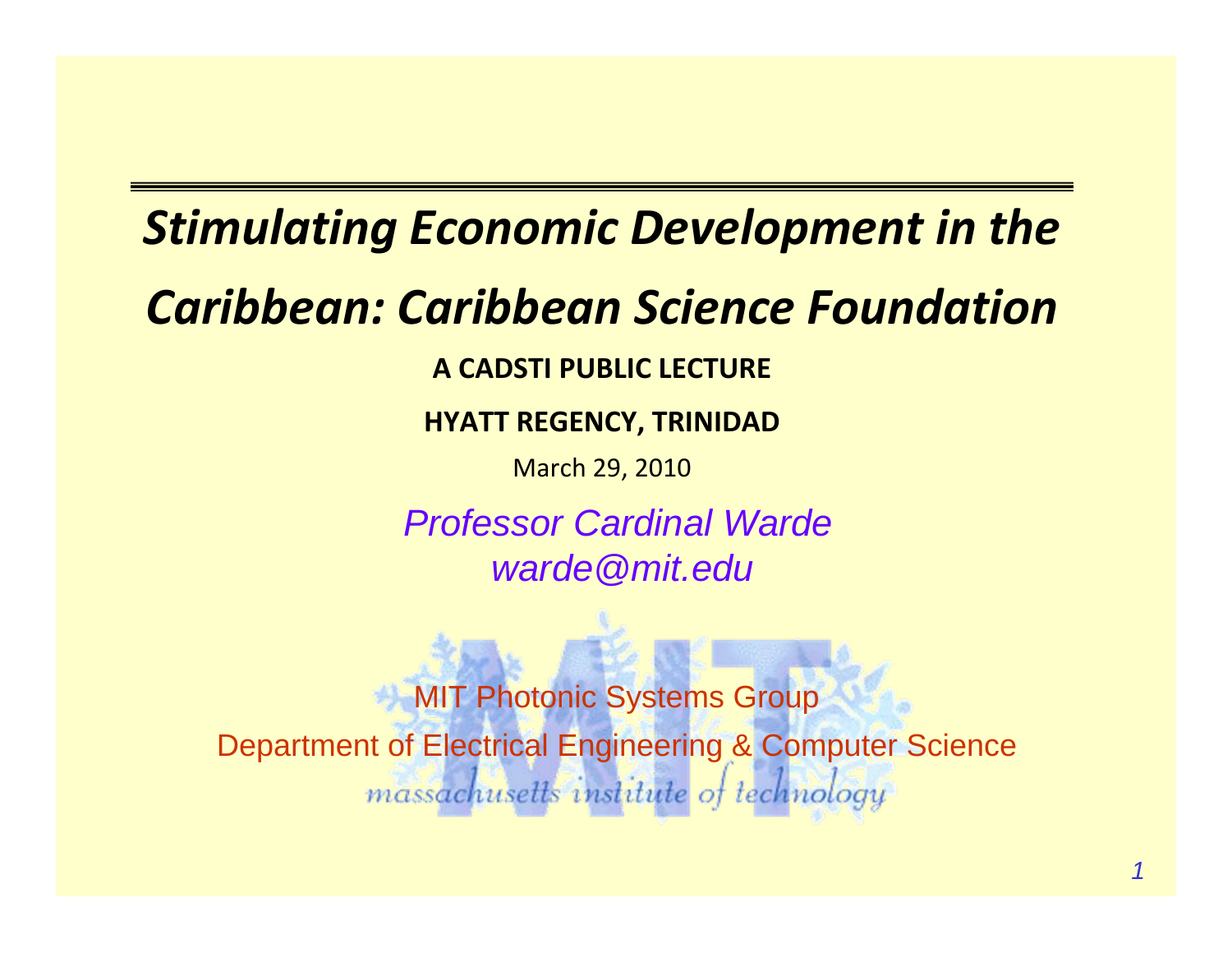- **Weak entrepreneurial culture**
- $\bullet$ **High unemployment**
- $\bullet$ **High import bill - Low exports**
- $\bullet$ **Weak Infrastructure (roads, schools, ports, etc.)**
- $\bullet$ **Inadequate inter-island transportation systems**
- $\bullet$ **Digital divide**
- $\bullet$ **Educational systems in need of reform**
- **Low levels of relevant research and development**
- $\bullet$ **Food insecurity**
- $\bullet$ **Energy insecurity**
- $\bullet$ **Inadequate health care problems**
- $\bullet$ **Poverty and crime**
- **Environmental damage at sea and on land**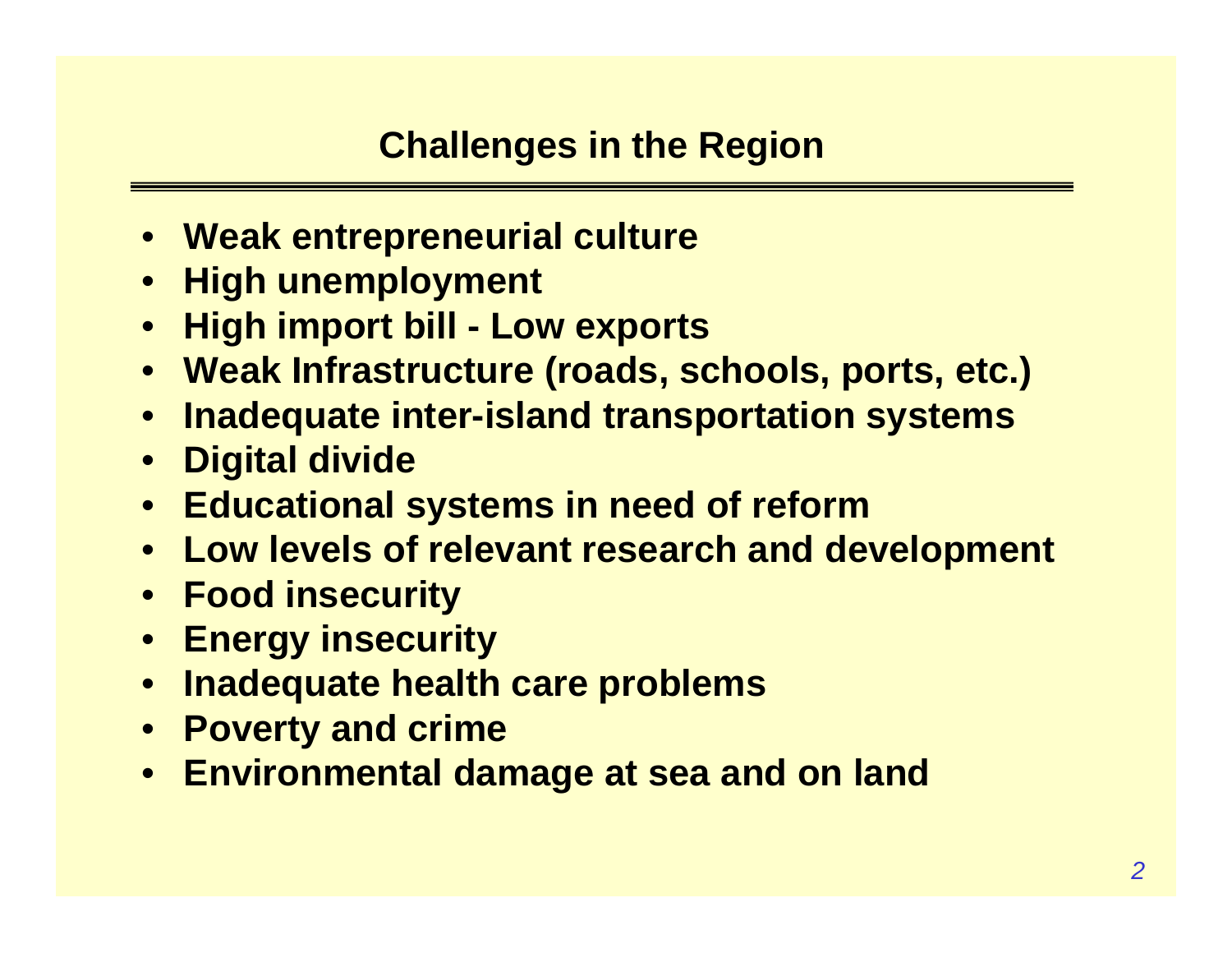% Total ImportsOther food items  $25\,$ Fats and oils, and oilseeds  $20$  $\blacksquare$  Cereals 15  $10$  $\overline{5}$  $\overline{0}$ **Chile** Mexico Dominea<br>Dominea Dominican Rep.\*\* **Belize** Panama **Guatemala** Bolivia Colombia **Brazil** St. Vincent and the G. Jamaica El Salvador  $S$ unnarne $*$ Nicamgua Timidad and Tobago Verezuela Ecuador Costa Rica Gayana  $Pem$ Umguay St. Lucia\* Grenada<sup>\*</sup> Paraguay Argentina St. Kitts and Nevis Antigua and B.\* Hondums Bath ados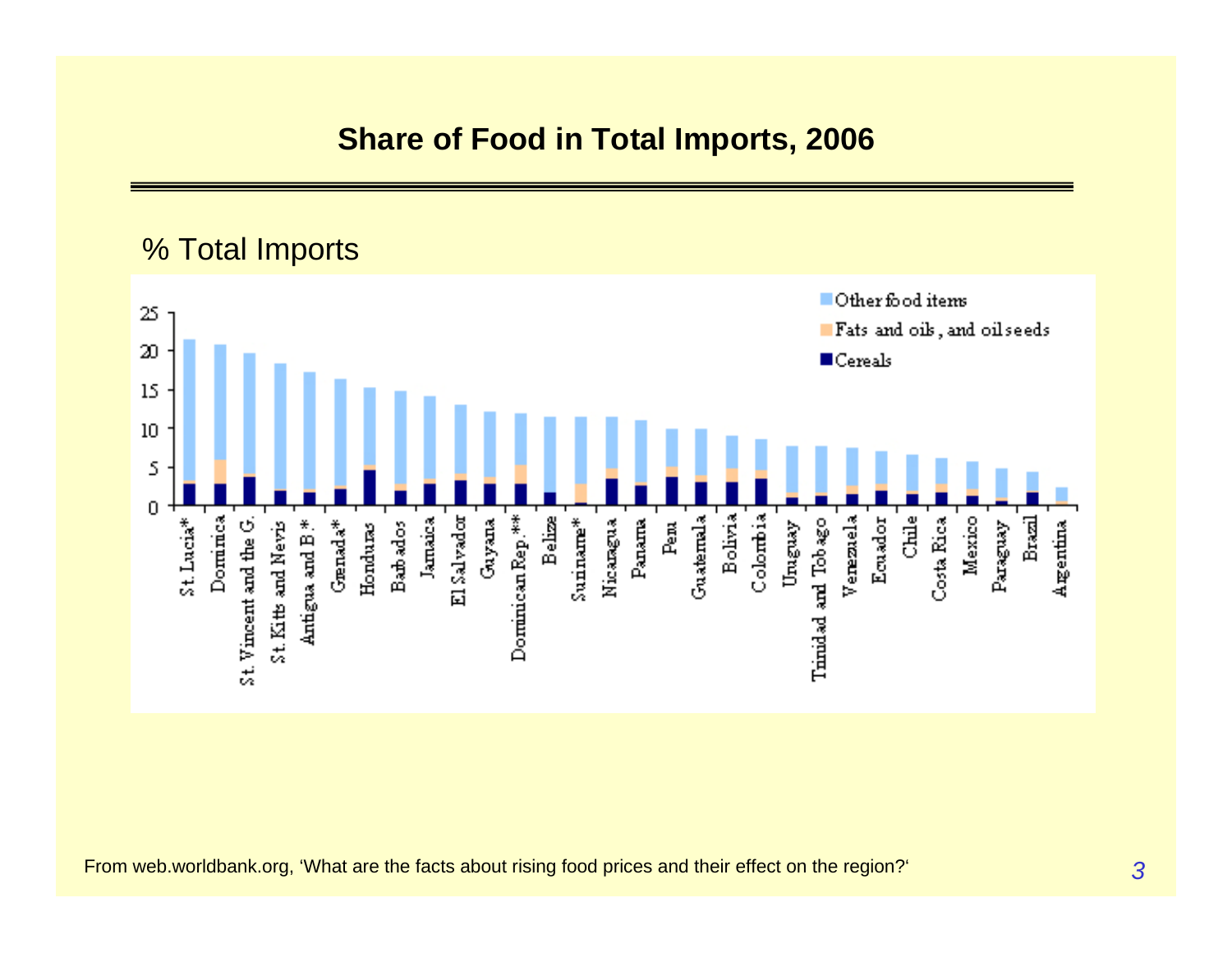

From web.worldbank.org, 'What are the facts about rising food prices and their effect on the region?'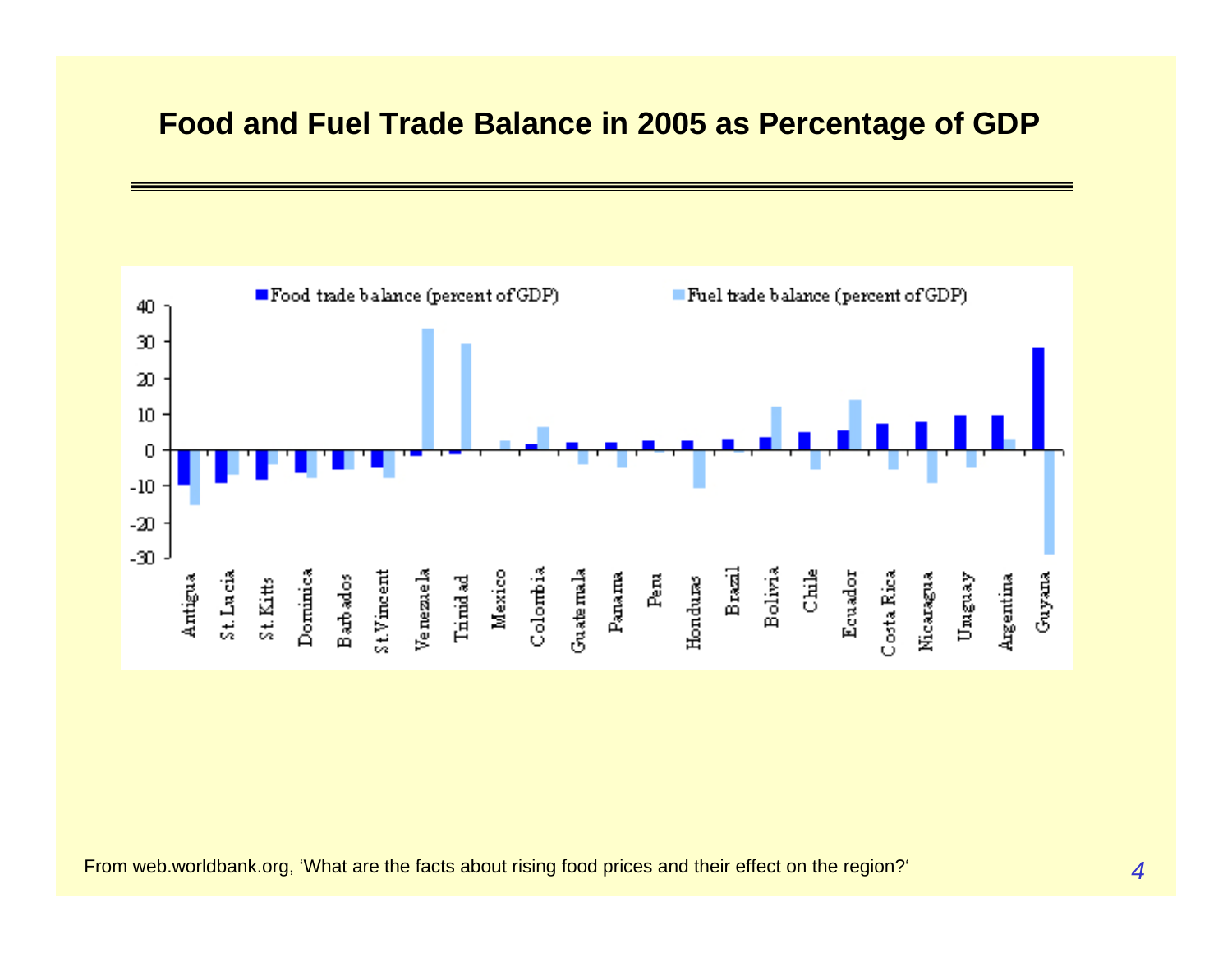### **A Strategy for Stimulating Economic Development**

#### **Develop and Nurture a More Entrepreneurial Culture**

- $\bullet$  **Education reform with more emphasis on science, technology and business**
- $\bullet$  **Provide better leadership and vision for our young people (identify role models, offer more encouragement)**
- $\bullet$  **Bring in tools, means and expertise – forge international partnerships**
- $\bullet$  **Find ways to provide more financing for companies (from outside and inside the region)**
- $\bullet$ **Capitalize on proximity to North America**
- • **Learn from mistakes and successes of Brazil, Israel, Singapore, Ireland, etc.**
- • **Engage the Diaspora (especially scientists, other professionals and institutions outside the Region)**
- •**Governments must play a facilitating role**

#### **These are among the goals of the Caribbean Science Foundation**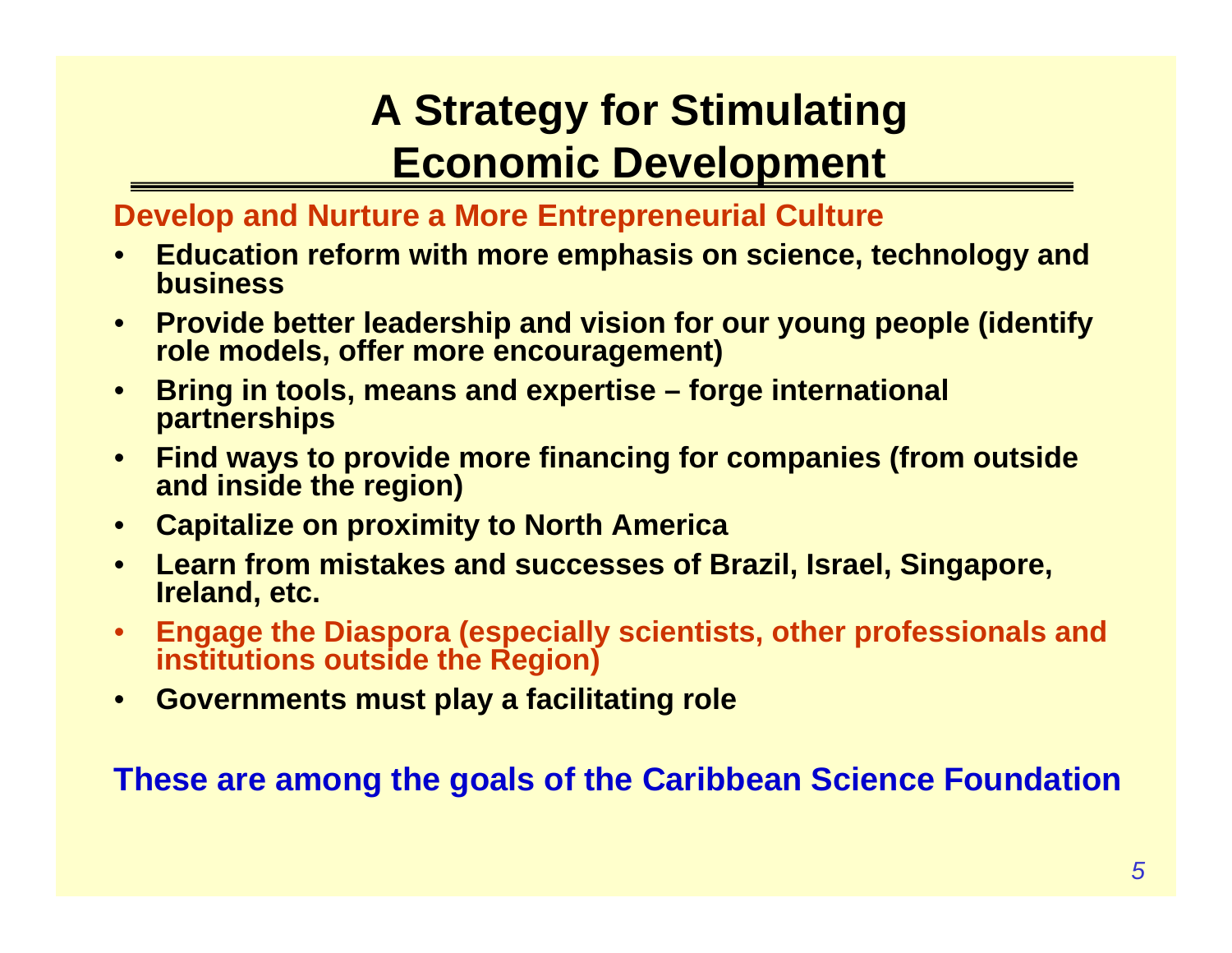## **Engaging the Diaspora**

#### **The Caribbean Diaspora for Science Technology & Innovation (CADSTI)**

Has only one project at the moment: Establishment of the

## **Caribbean Science Foundation (CSF)**

http://www.cadsti.org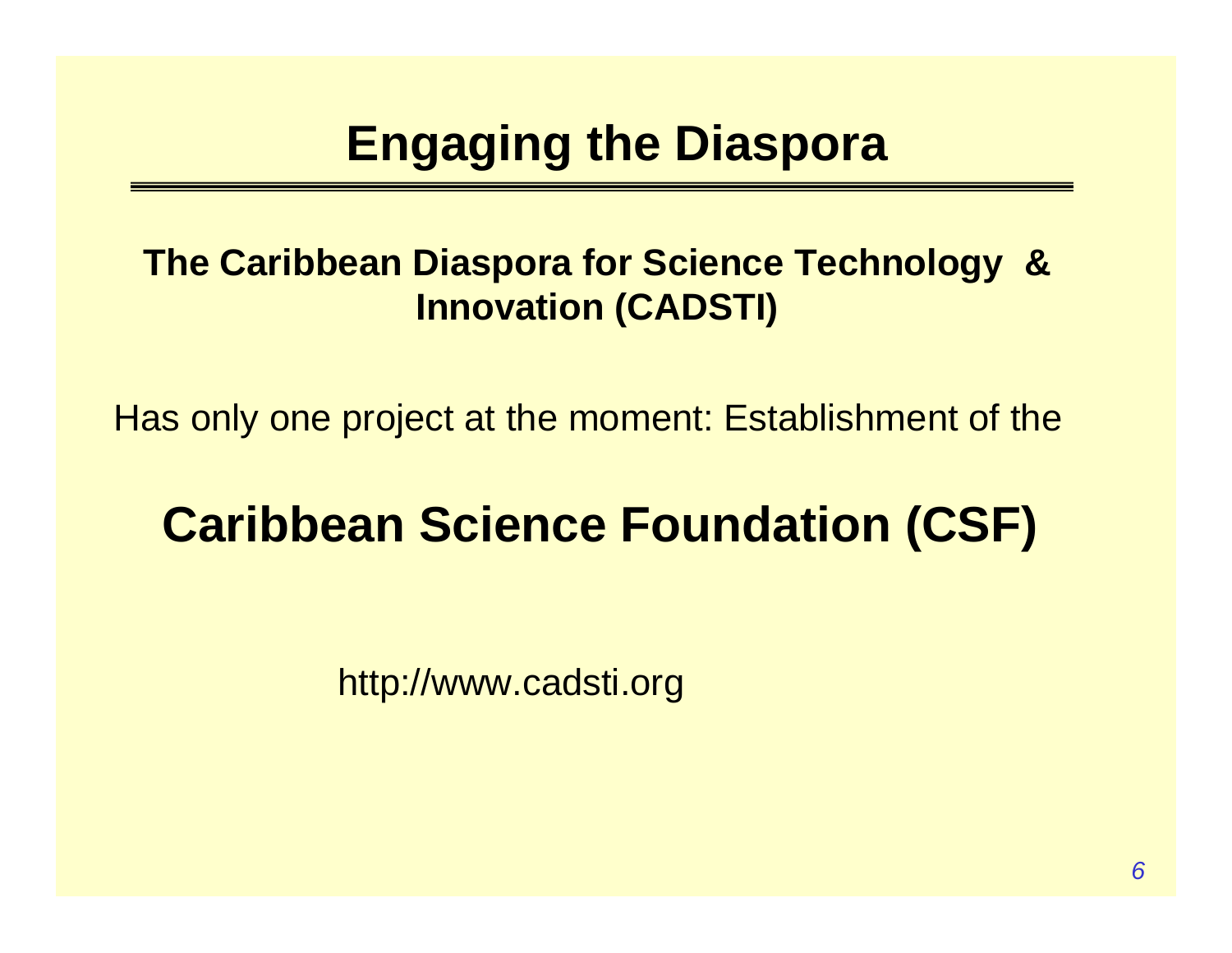### **Caribbean Diaspora for Science, Technology and Innovation (CADSTI)**

- **Scientific community in the Region brought together April 2006 in Trinidad & Tobago by Prof. Harold Ramkissoon (UWI, St. Augustine) with support from UNESCO, CARICOM with help from Prime Minister Mitchell (Grenada)**
- **Goal was to mobilize scientists, engineers, medical and business professionals in the Diaspora to make a contribution to economic development of the Region**
- **Also to identify and set up collaborations between businesses and universities in the Diaspora and in the Region**
- **CADSTI was formed and incorporated in Barbados**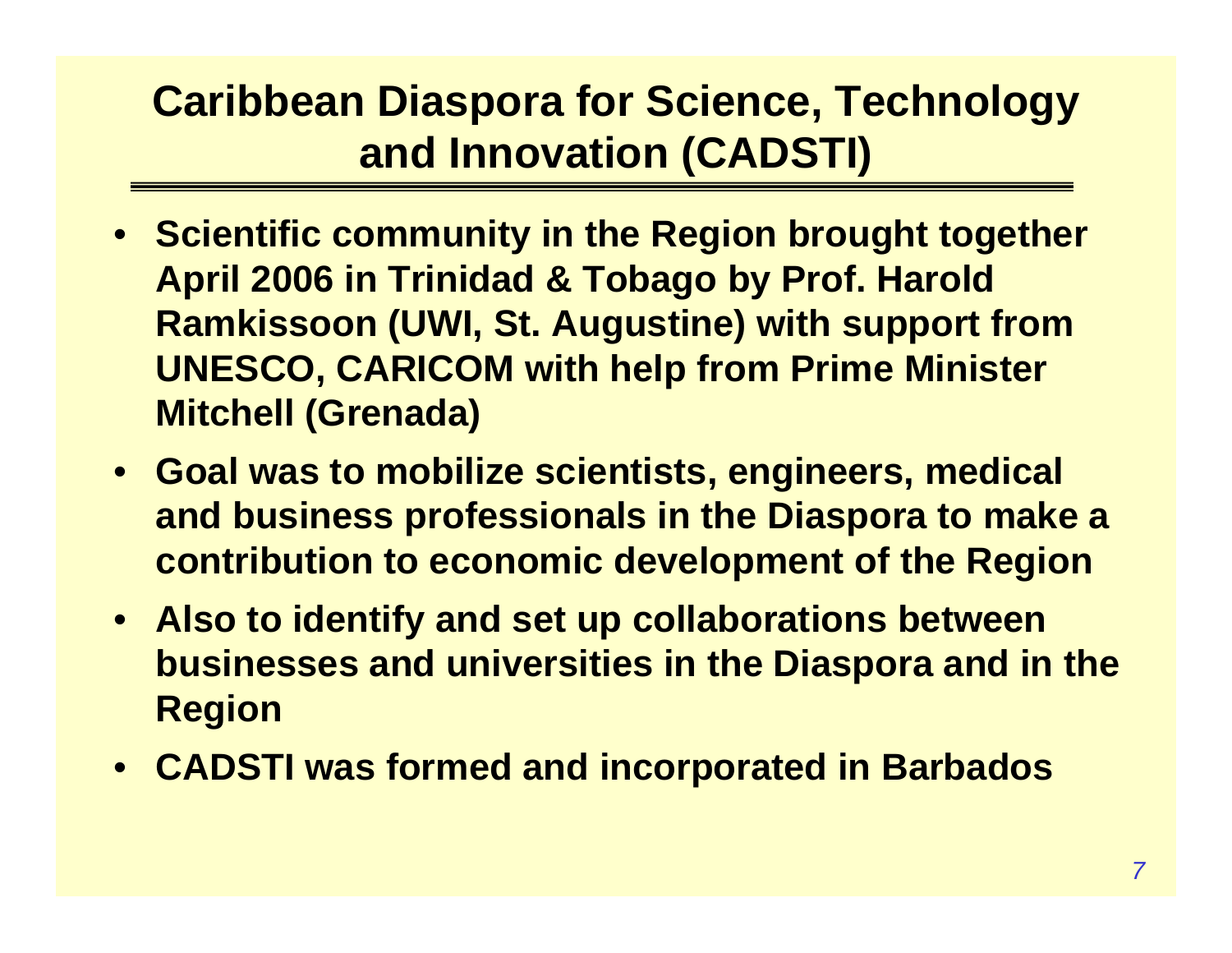## **CADSTI Founding Board**

- **Prof. Cardinal Warde - President**
- **Prof. Baldwin Mootoo - Treasurer, Caribbean**
- **Dr. Basil Burke - U.S.A**
- **Prof. Suresh Narine - Canada**
- **Dr. Brian Tom - U.K.**
- **Prof. Harold Ramkissoon - Secretary, Ambassador**
- **Prof. John-Paul Clarke - U.S.A**
- **Prof. Maya Trotz - U.S.A, Chair Youth Committee**
- **Mr. Ravi Ramkissoon – Information & Communications officer**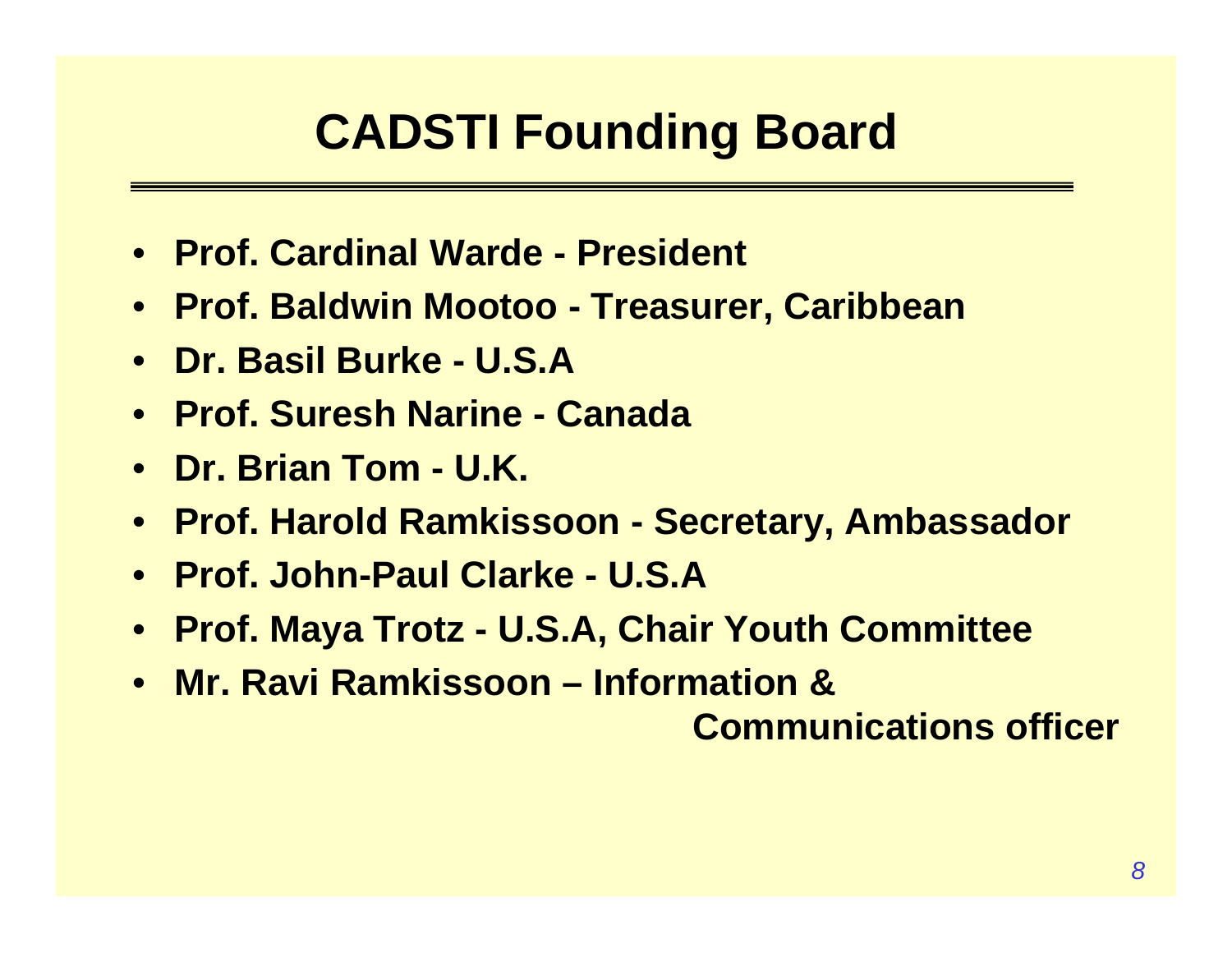## **CADSTI Committees**

- **Education-Reform Committee**
	- **Little Controller Curriculum reform and teacher retraining**
- **Youth Committee (Maya Trotz, Chair)**
	- –**Engage the youth**
- **Private-Sector/Fund-Raising Committee**
	- and the state of the state **Planning and fundraising**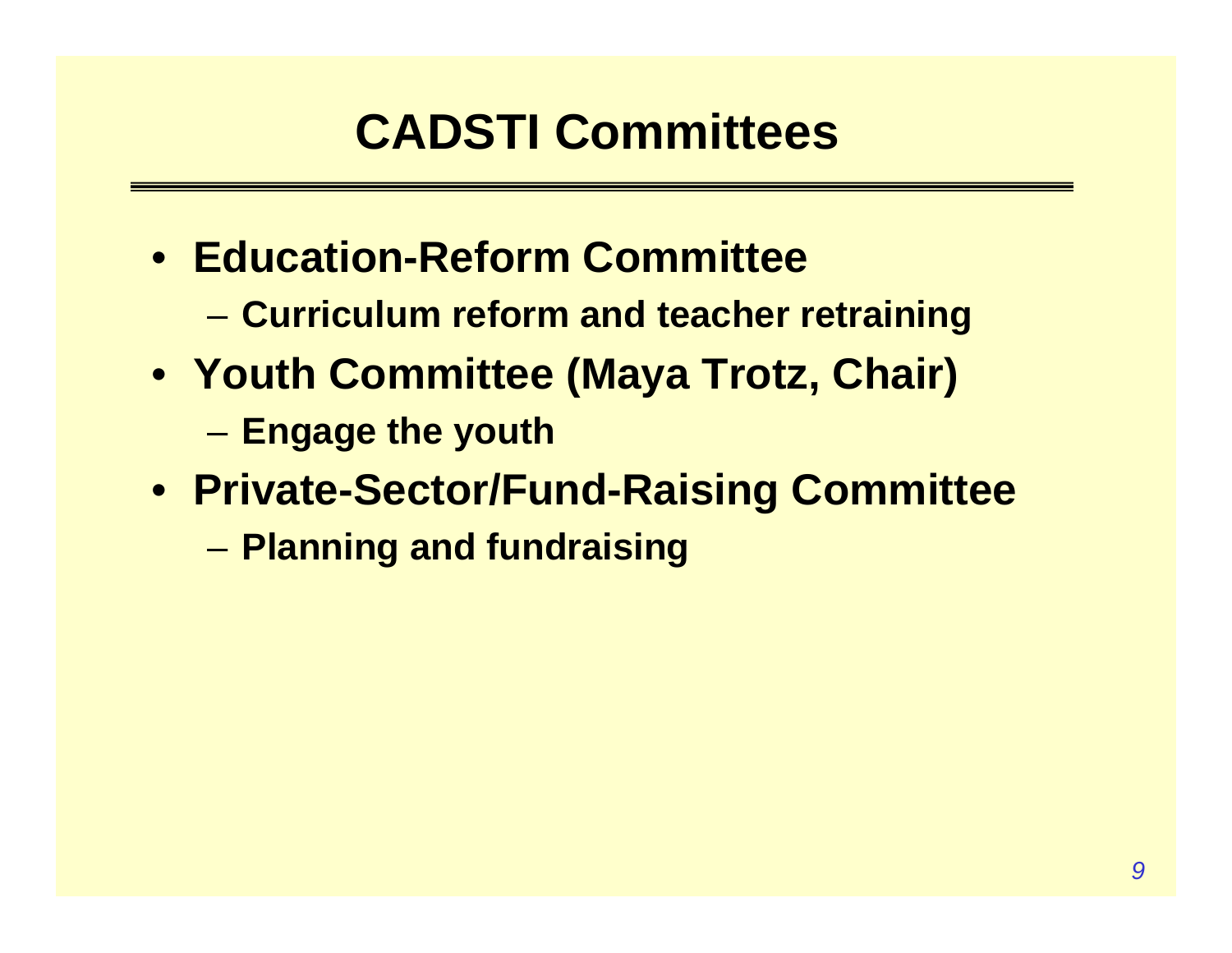## **Private-Sector/Fund-Raising Committee**

- **Mr. Nicholas Brathwaite, Partner & CTO - Riverwood Capital**
- **Dr. Basil Burke, UWIConsulting**
- **Mr. Dodridge Miller, CEO - Sagicor Insurance**
- **Mr. Hollick Rajkumar, CEO - HRC Associates**
- **Prof. Harold Ramkissoon (UWI-TT)**
- **Mr. Robert Riley, CEO - BP Trinidad**
- **Prof. Cardinal Warde (MIT) - Chair**
- **Mr. Gervase Warner, CEO - Neal & Massy**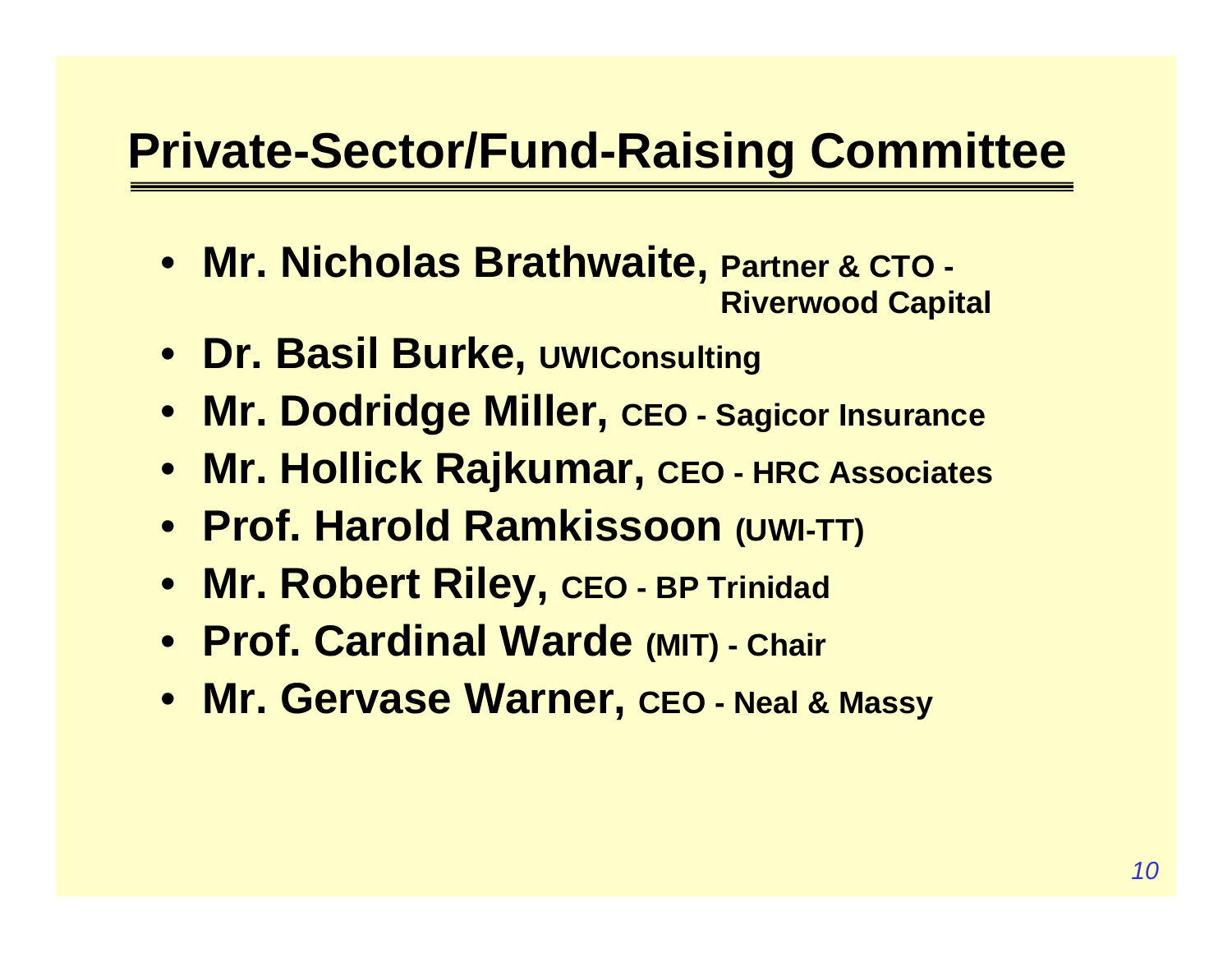### **CADSTI's First Project: Formation of CSF**

## *Caribbean Science Foundation (CSF)*

- **An independent semi-autonomous Caribbean agency whose mission is to:**
	- **promote sustainable economic development, national health, prosperity and the welfare of Caribbean people through the advancement of science, technology and innovation (STI)**
- **An agency that will liaise with international organizations, donor agencies and NGO's interested in collaborative science education, research, innovation and entrepreneurship**
- **A resource that all Caribbean nation states can turn to for assistance with local science, technology, innovation and medical projects**
- **CSF will be officially launched on September 21, 2010 in Port of Spain, Trinidad & Tobago**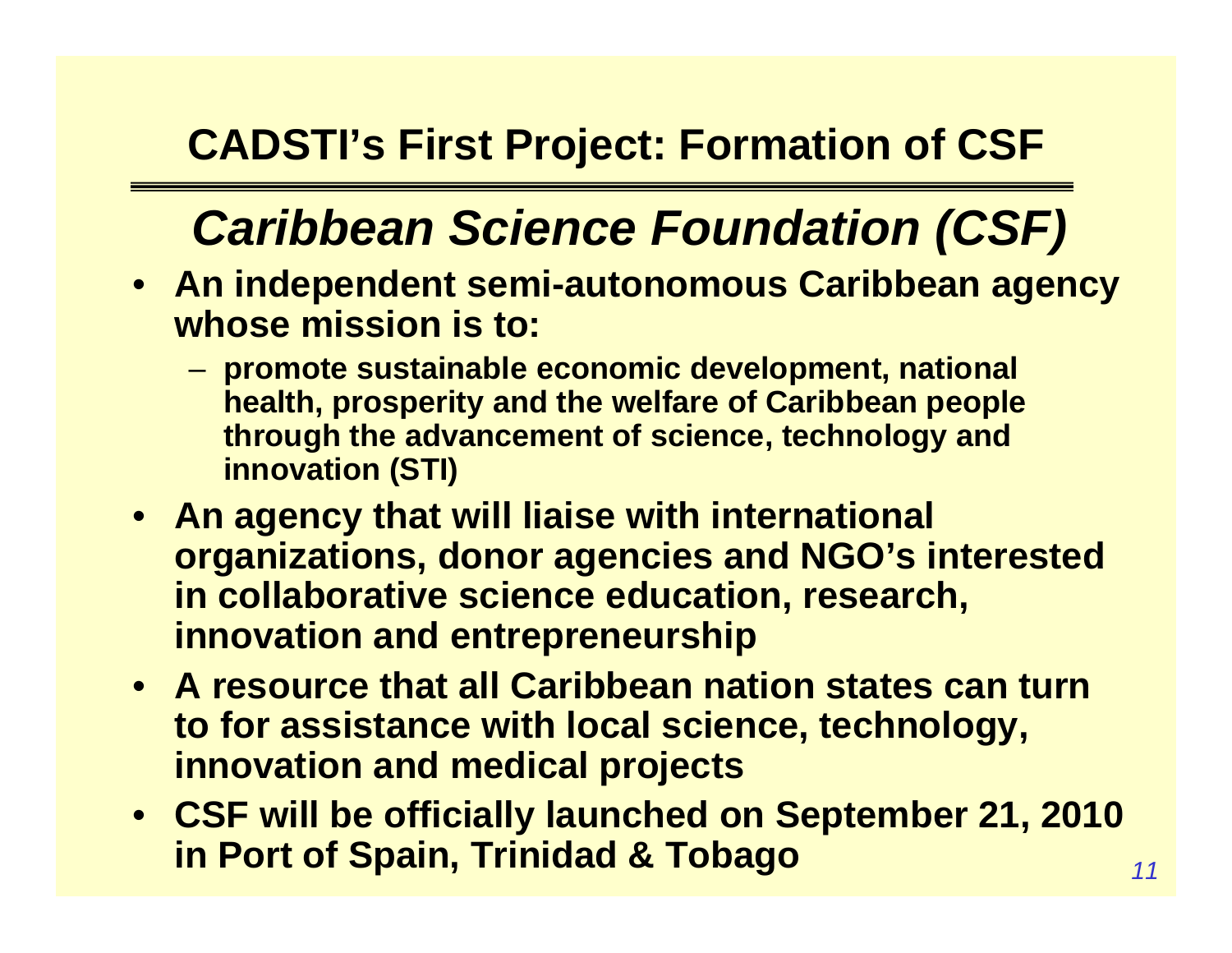### **Assistance with Education Reform**

The broad goal in education reform is to help stimulate technology-based entrepreneurship by promoting science and technology in schools, universities and other educational venties.

#### **Identification and Funding of Relevant Science and Technology Projects**

Identify and fund new projects that are relevant to the economic development of the Region, and that would be carried out by new and existing companies.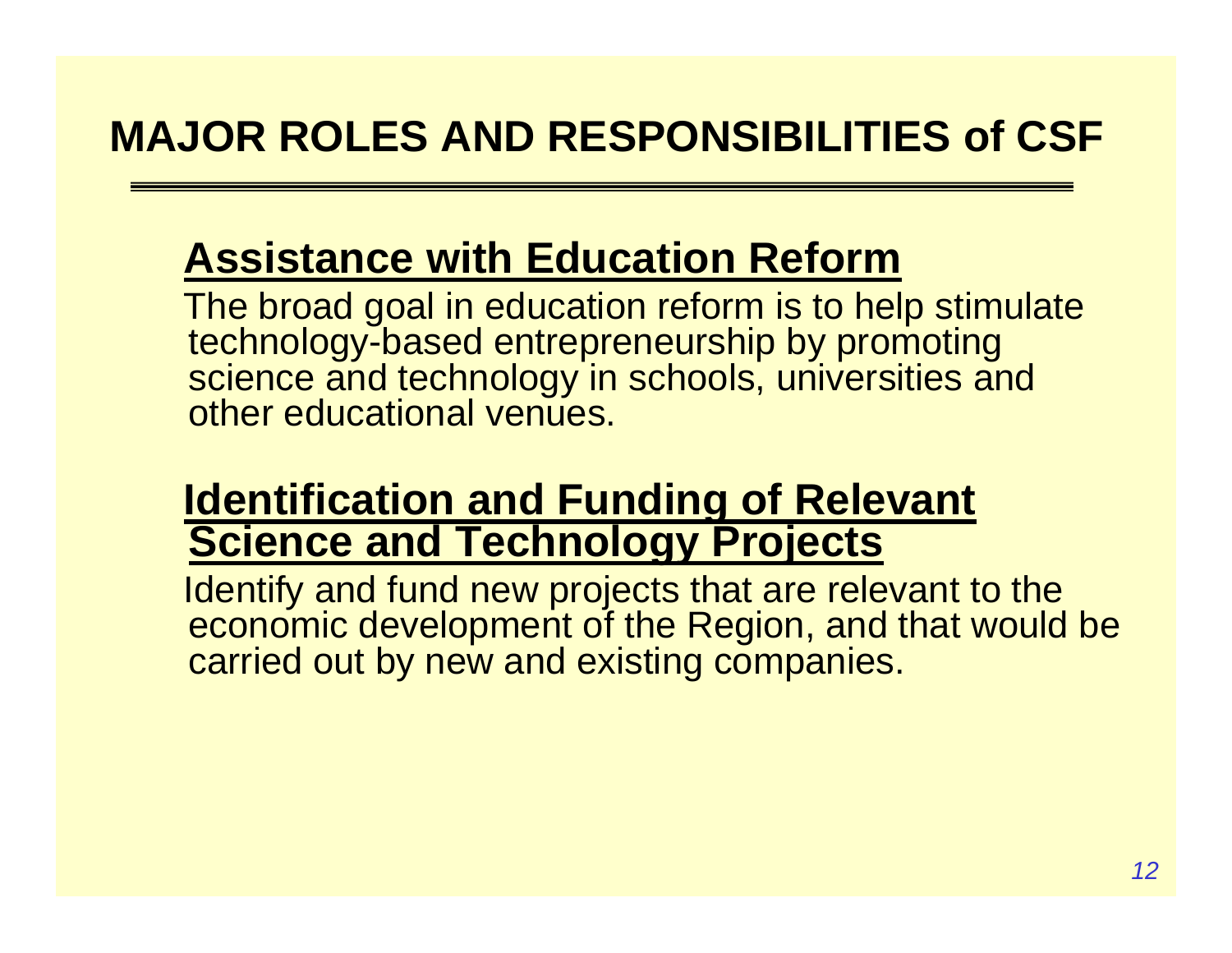## **CSF Activities**

- • **Keeps close track of research around the world and maintains constant contact with research communities**
- **Identifies and funds work at the frontiers of STI (with <sup>a</sup>"bottom up" approach) that is of relevance to the development of the Caribbean.**
	- ¾ **Process begins with workshops and conferences to identify and discuss problems of the Region**
	- ¾ **Agency (CSF) secures funding**
	- ¾ **Agency publishes solicitation for proposals**
	- ¾ **Facilitates partnerships between research institutions, private industry, governments in the Region and overseas**
	- ¾ **Ensures that research is fully integrated with education**
	- ¾ **Supports technology transfer, and invests in engineering and manufacturing developments in areas of relevance**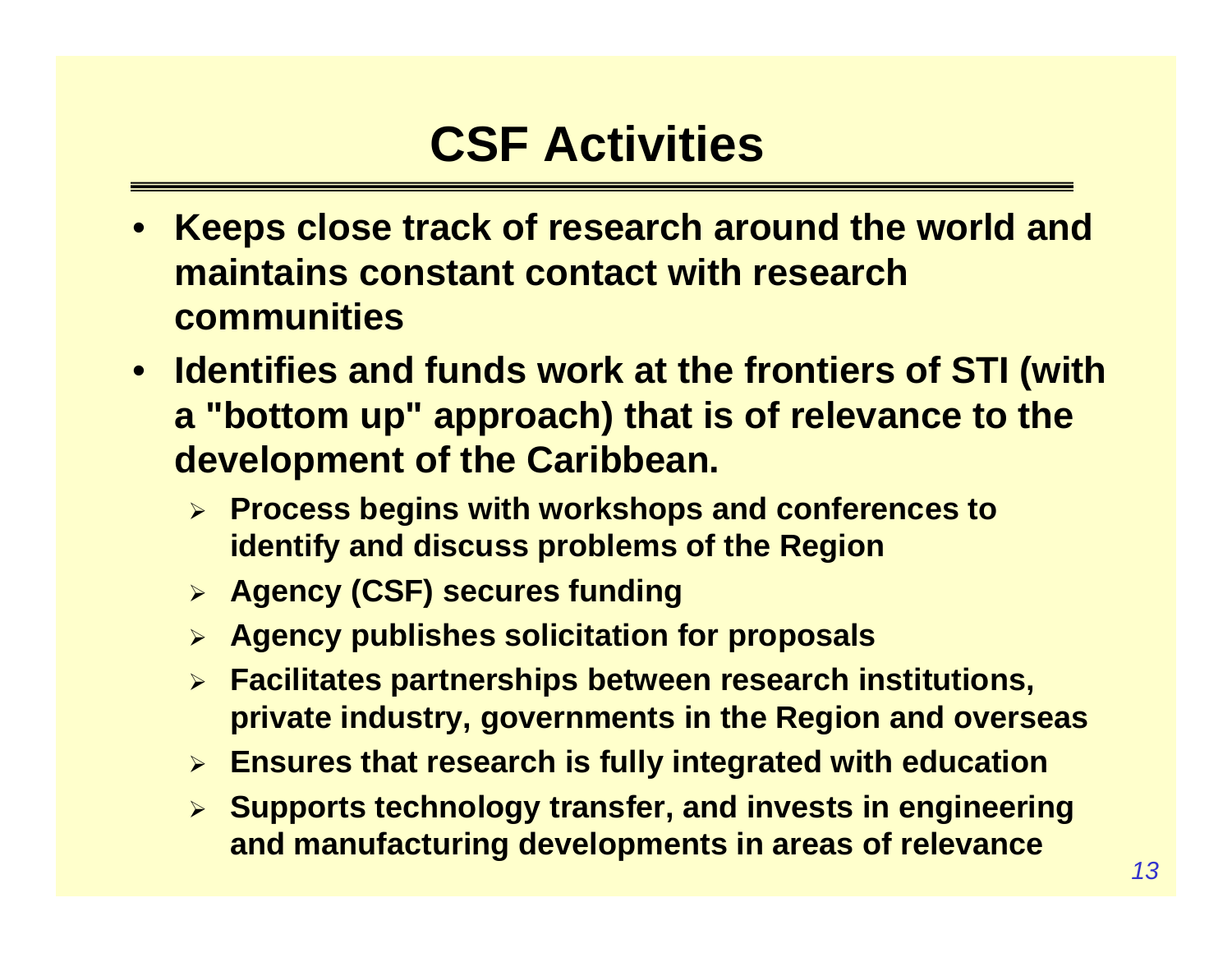## **CSF Activities (continued)**

- • **Offers professional development activities for our teachers, development of new learning techniques, and the creation of higher academic standards**
- **Offers public science education programs on TV and at museums of science**
- $\bullet$ **Statistical studies of the impact of research in the Region**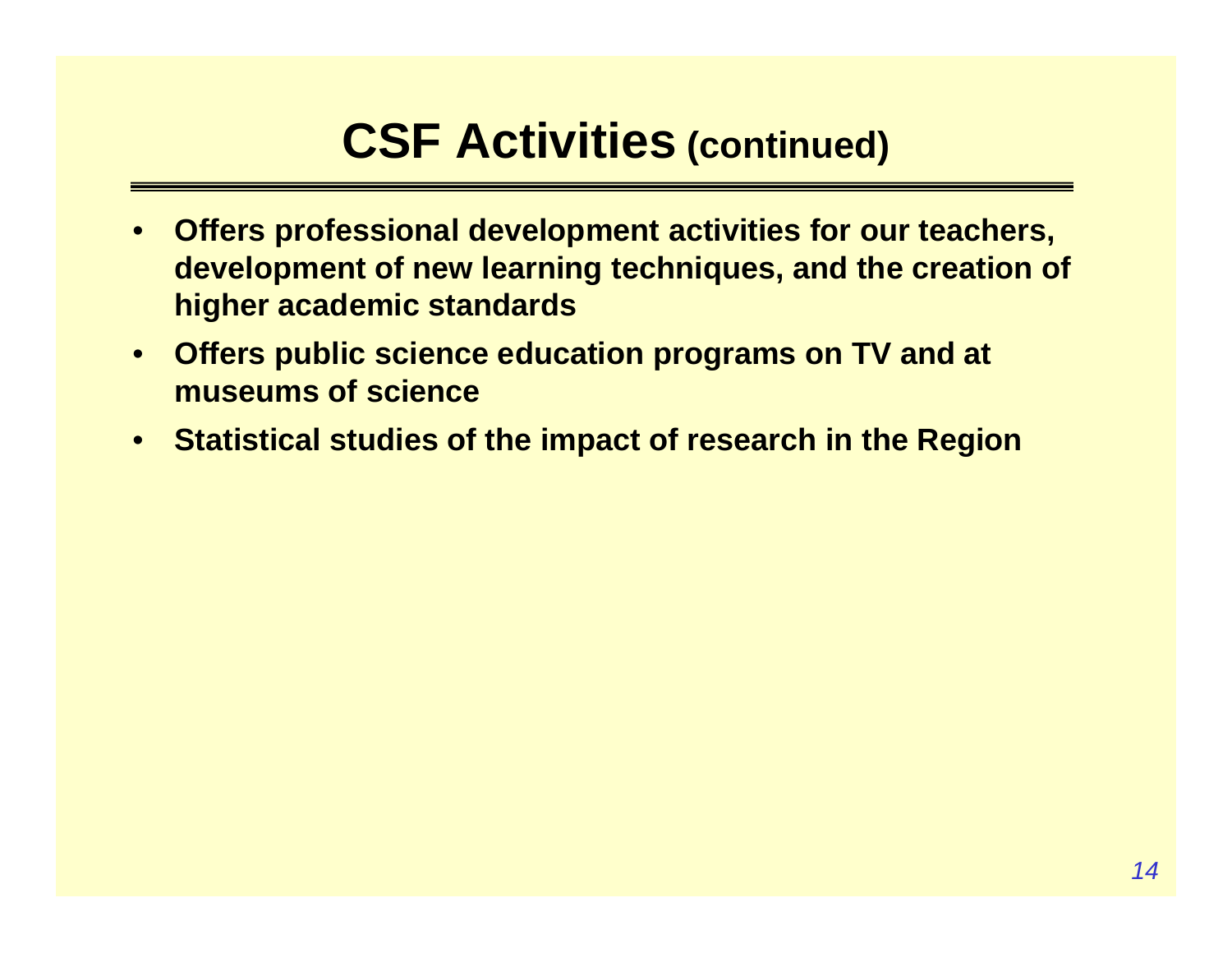### **MAJOR AREAS OF FOCUS for CSF**

**The major areas of focus could include:** 

- **Energy, Water and Materials**
- **Transportation**
- **Agriculture and Food Science**
- –**Manufacturing**
- **Small and Medium Business Development & Entrepreneurship**
- **Information and Communication Technologies (ICT)**
- **Environmental Science and engineering**
- **Medicine and Health Care**
- **Crime Prevention**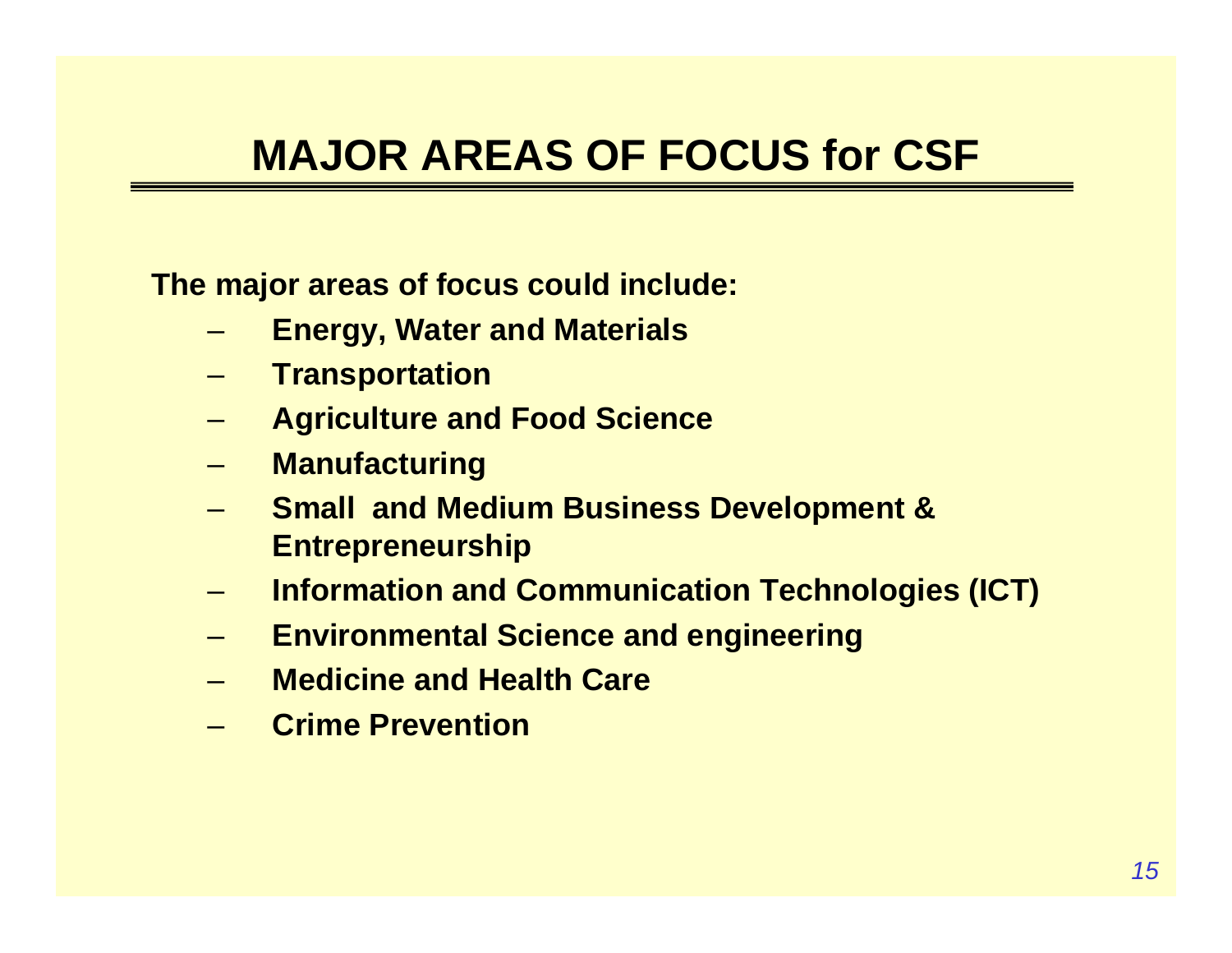#### **CSF ORGANIZATION CHART WHEN FULLY FUNCTIONAL**

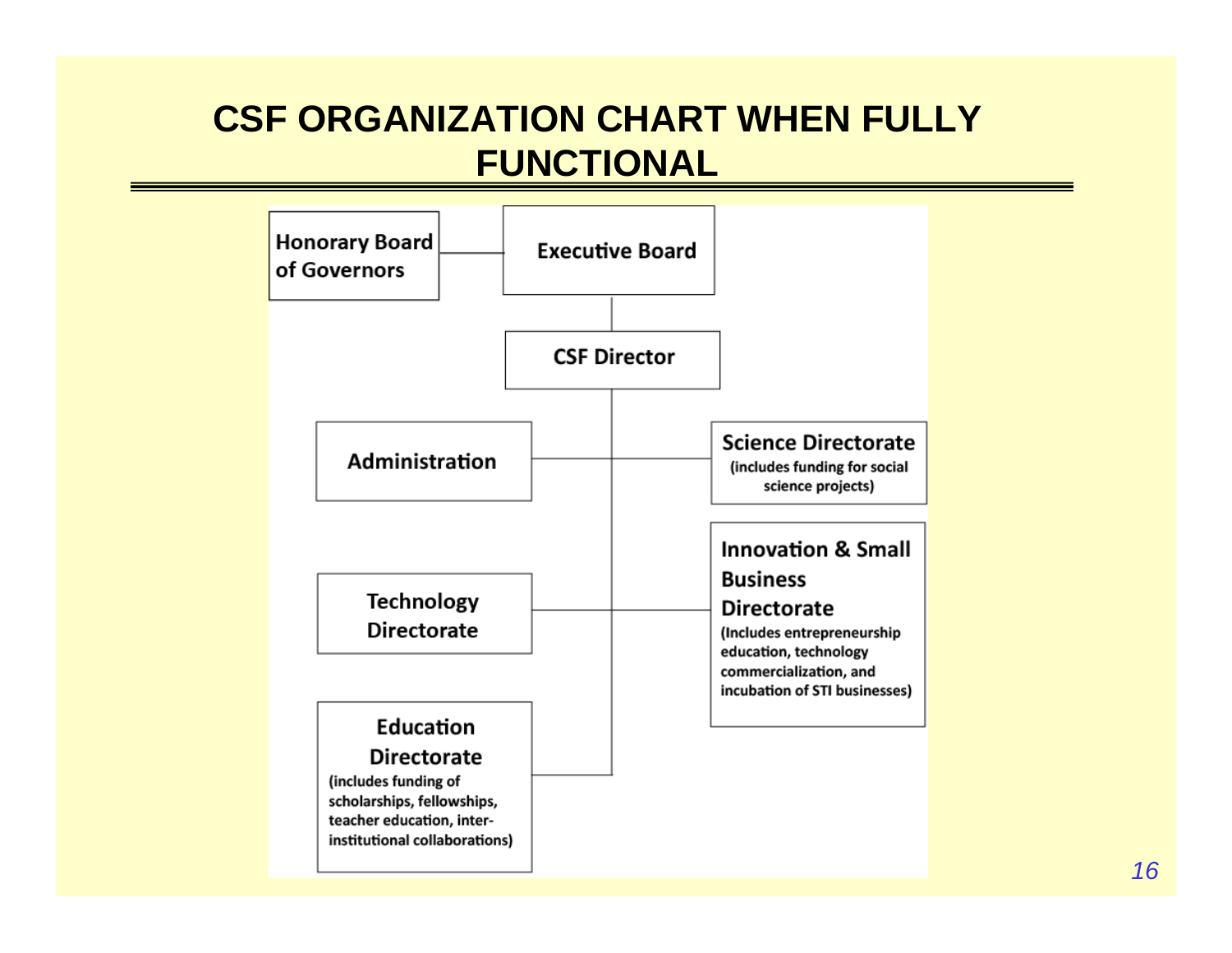### **PERFORMANCE ASSESSMENTS**

- • **The CSF Director will prepare an annual report for submission to the Board of Directors (including financials) which will show how the CSF has (or has not) achieved its long-term objectives.**
- $\bullet$  **The CSF will rely on external committees of experts to evaluate its long-term outcomes and the performance of its mission on a biennial basis.**
- • **The performance assessment will be guided by the CSF's strategic plan.**
- $\bullet$  **The goal will be to provide its donors, investors, and the people of the Region with vital information about the return on their investments in STI**
- • **The criteria for assessment will include discovery, learning, research, entrepreneurship development, innovativeness and overall economic impact**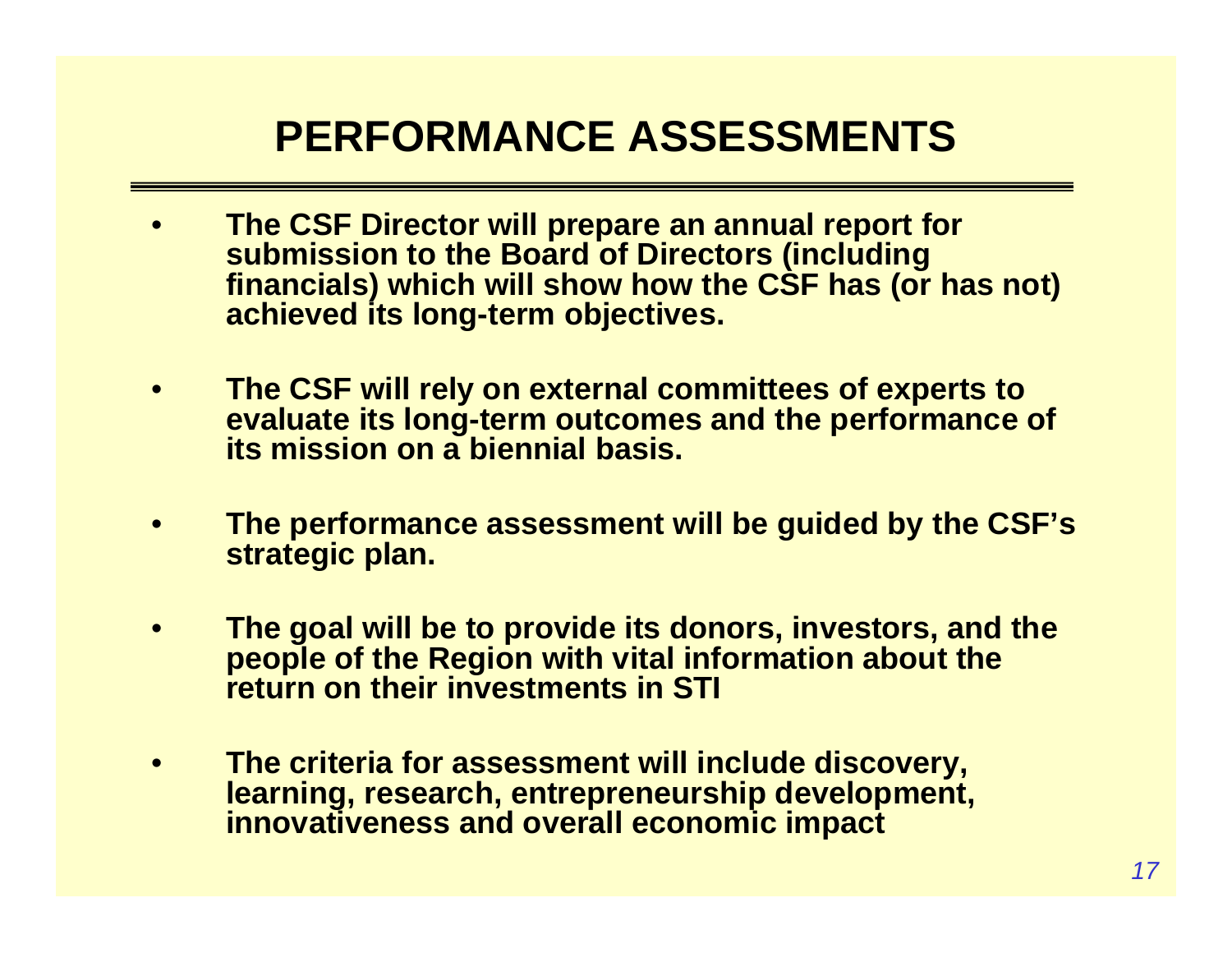*Common traits of successful entrepreneurs:* 

**Dreamers, visionaries, creative, disciplined, flexible, goal-oriented, highly motivated, well-informed, well-connected, opportunistic, optimistic, workaholic risk takers, resourceful, persuasive, pragmatic, and have the ability to inspire and motivate people.**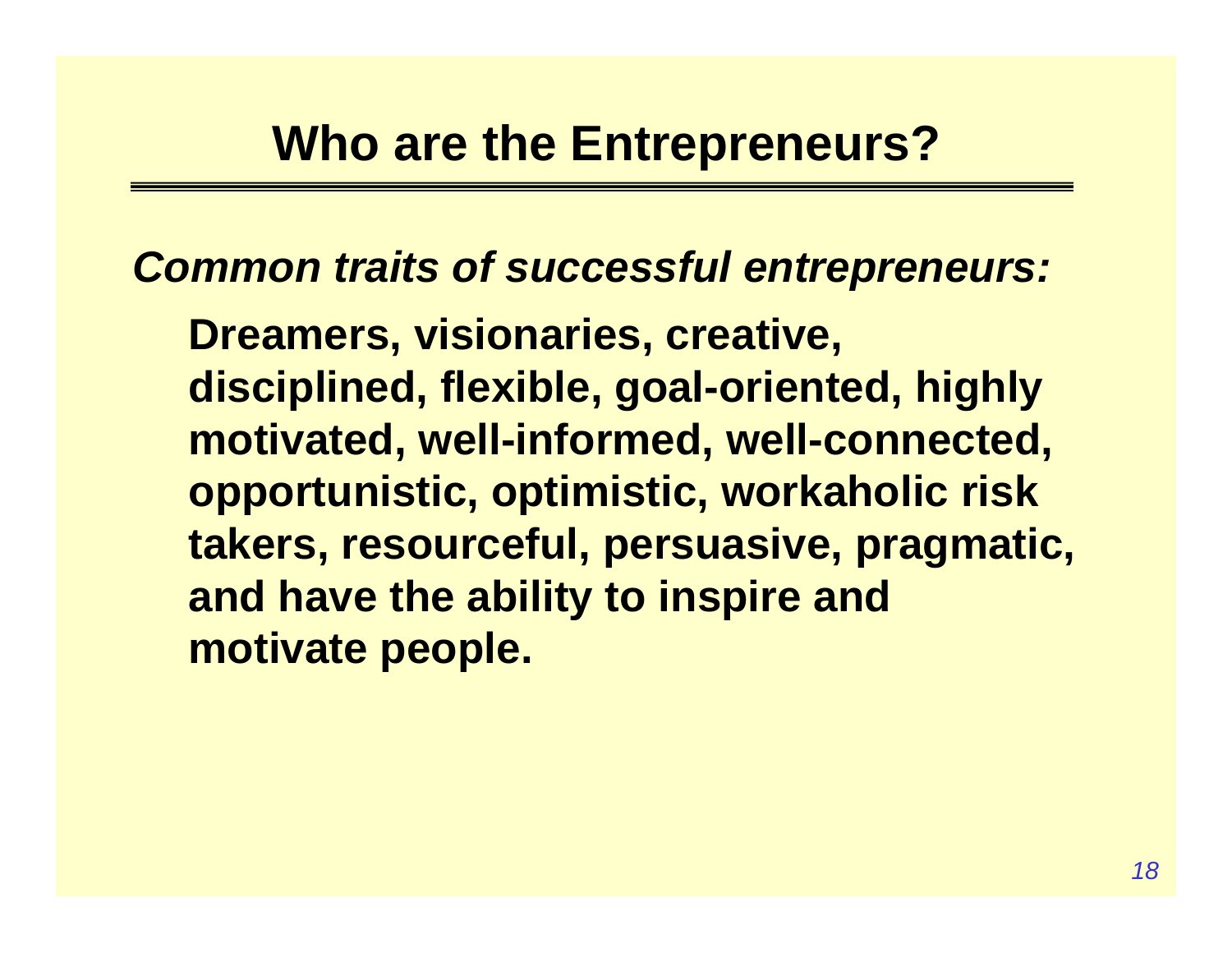## **Developing an Entrepreneurial Culture: Role of Government**

#### *Government, as facilitator, should:*

- **Use radio, TV, Internet, billboards and education system to indoctrinate (brainwash) the people with the new entrepreneurship culture**
- **More aggressively set up small business technology development plans that provide equity-based capital**
- **Act to make all types of investment capital more accessible to start-up businesses**
- **Devise creative taxation systems that are not a disincentive to business development**
- •**Help to establish centralized IP system for Caribbean**
- •**Expedite CSME (good idea but moving too slowly)**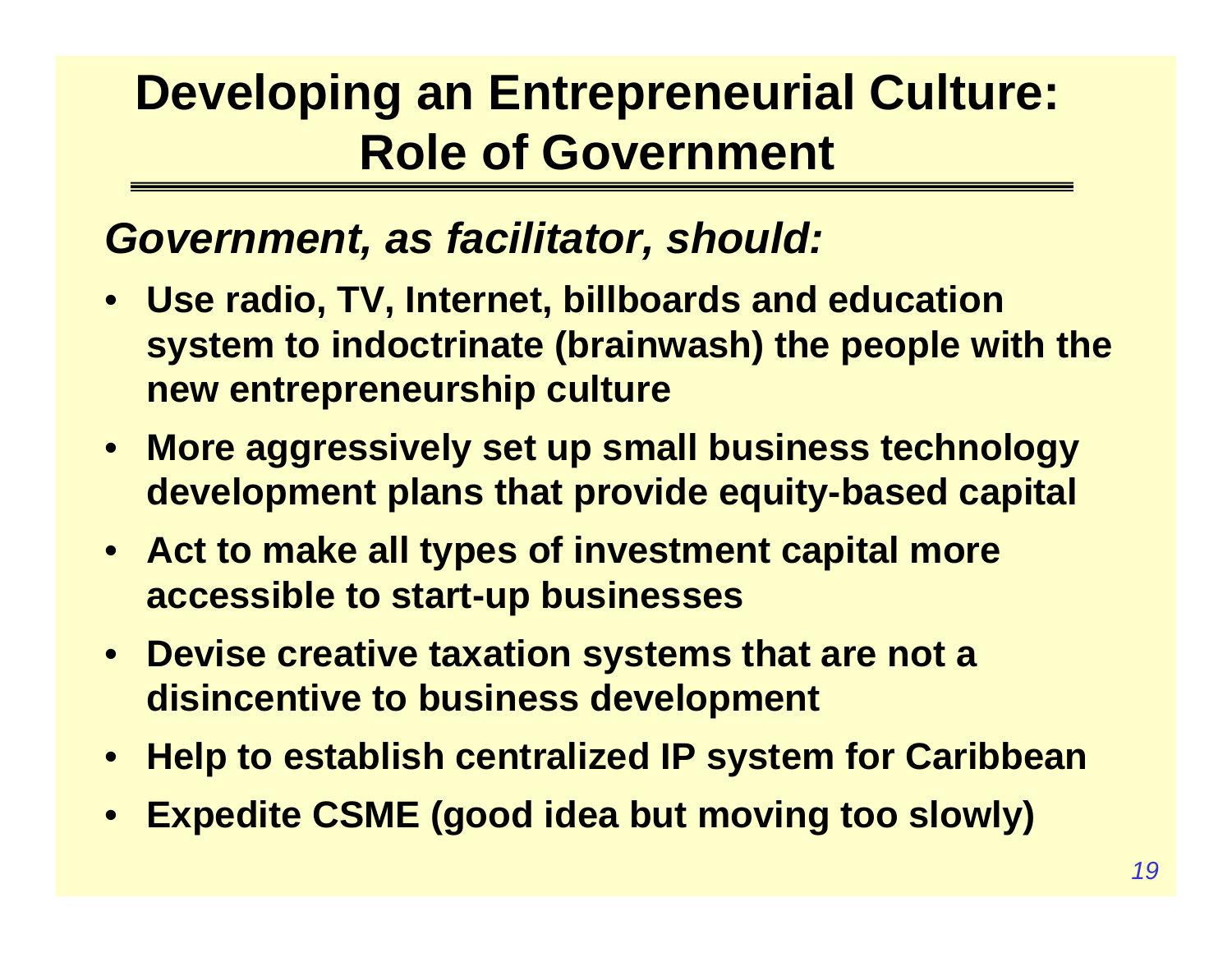## **Developing an Entrepreneurial Culture: Role of Government (continued)**

#### *Government, as facilitator, should:*

- $\bullet$  **Motivate the people in the same way effective corporate leadership does (incentives and rewards)**
- **Work to reverse the sense of hopelessness in many of our young people**
	- $\blacktriangleright$  **Develop a social safety net and social programs for the less fortunate**
	- ¾ **Provide free learning opportunities for some sectors of the population (transform unemployed tax takers into tax payers)**
- **The people, on the other hand, must practice discipline, diligence, a shared sense of responsibility for self, and a code of self-reliance**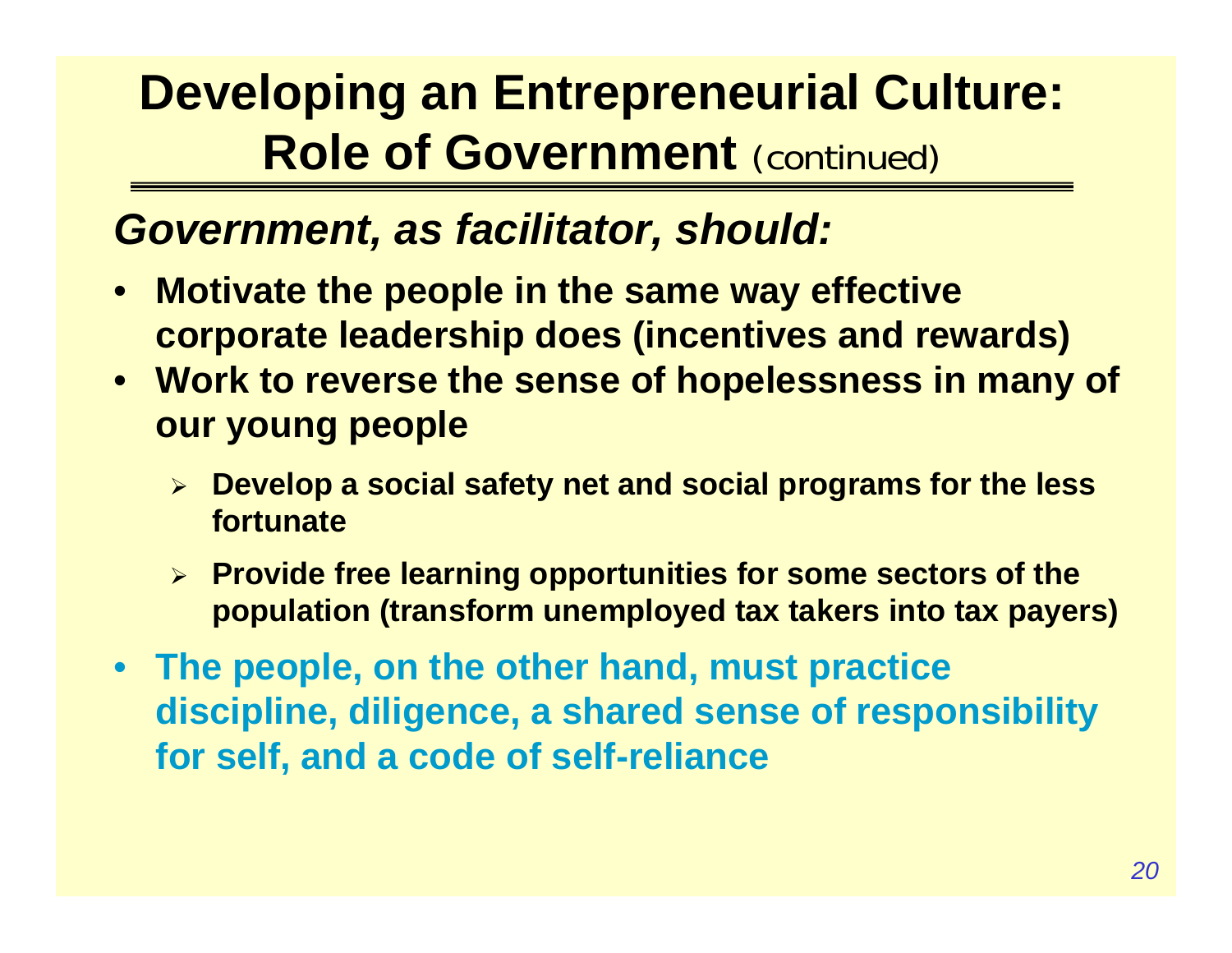## **Education Reform**

#### *Increase access to education and information*

- • **Conquer Digital Divide (e.g. through community centers that provide access to computers and Internet)**
- **Early exposure of our students to business principles and entrepreneurship through curriculum reform that includes:**
	- ¾ **how businesses make money, contracts and contract negotiation, intellectual property, patents and inventions**
	- ¾ **how the stock market works**
	- ¾ **international trade, global economics**
	- ¾ **accounting principles**
	- ¾ **information technology**

*Can begin early – at age 8 !*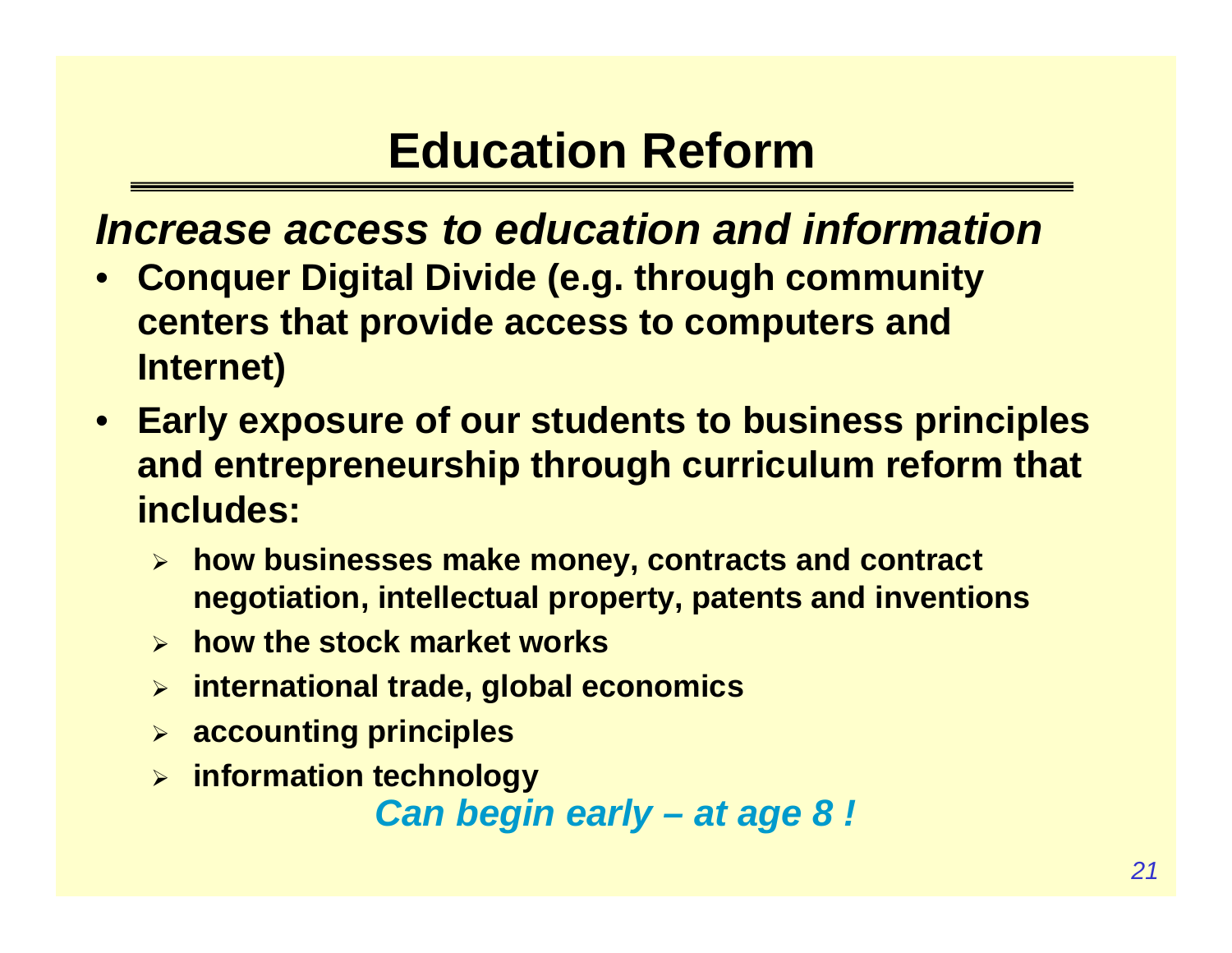## **Youth Development and Education Reform (Continued)**

- **Establish more distance learning programs**
- **Promote science and technology in schools; educate more women in science and engineering**
- **Undergraduate degree - the flagship educational credential**
- **Our Universities, or major parts thereof, should focus on research and technology with economic relevance, including formation of incubators and IP transfer to business sector**
- **To teaching, research and service, we could add "impact on economic development" as a fourth metric by which we evaluate our university faculty**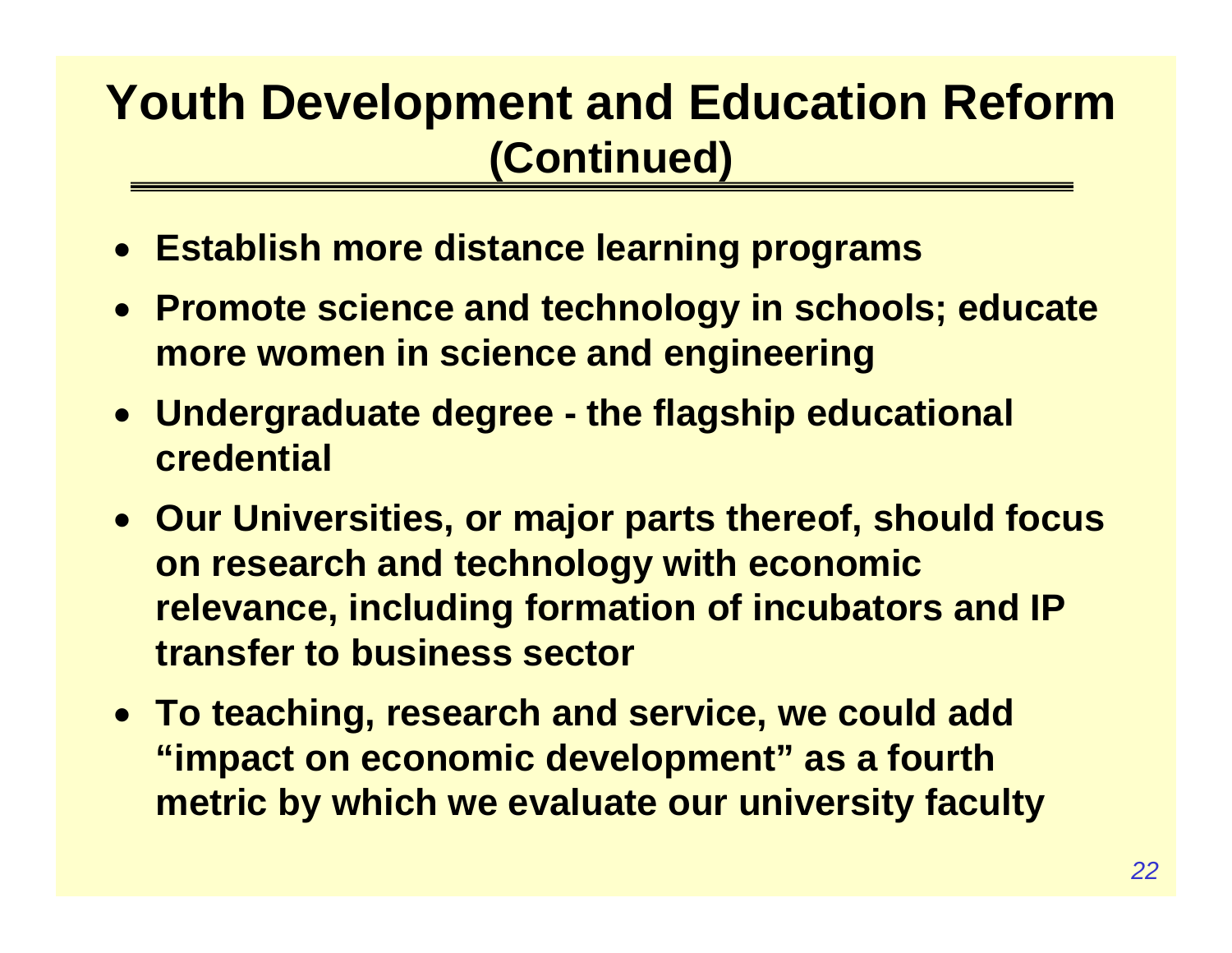#### **Small Business Technology Development Program**

*CSF plans to heavily advertise the availability of seed capital and solicit proposals (with business plans included) for evaluation and funding*

- • **Will encourages plans from teams of individuals for joint product or service development between industry and universities**
- $\bullet$  **Plans will be evaluated based on technical merit, competence of the management team, size of the potential market, the realism of proposed market share, global competitiveness, impact on economy, etc**
- • **Evaluations will be carried out by a committee of experts (no nepotism, no special-interest advantages, no committee members with conflicts of interest)**

\* *Model first proposed in 1998* (see http://cadsti.org/documents.php)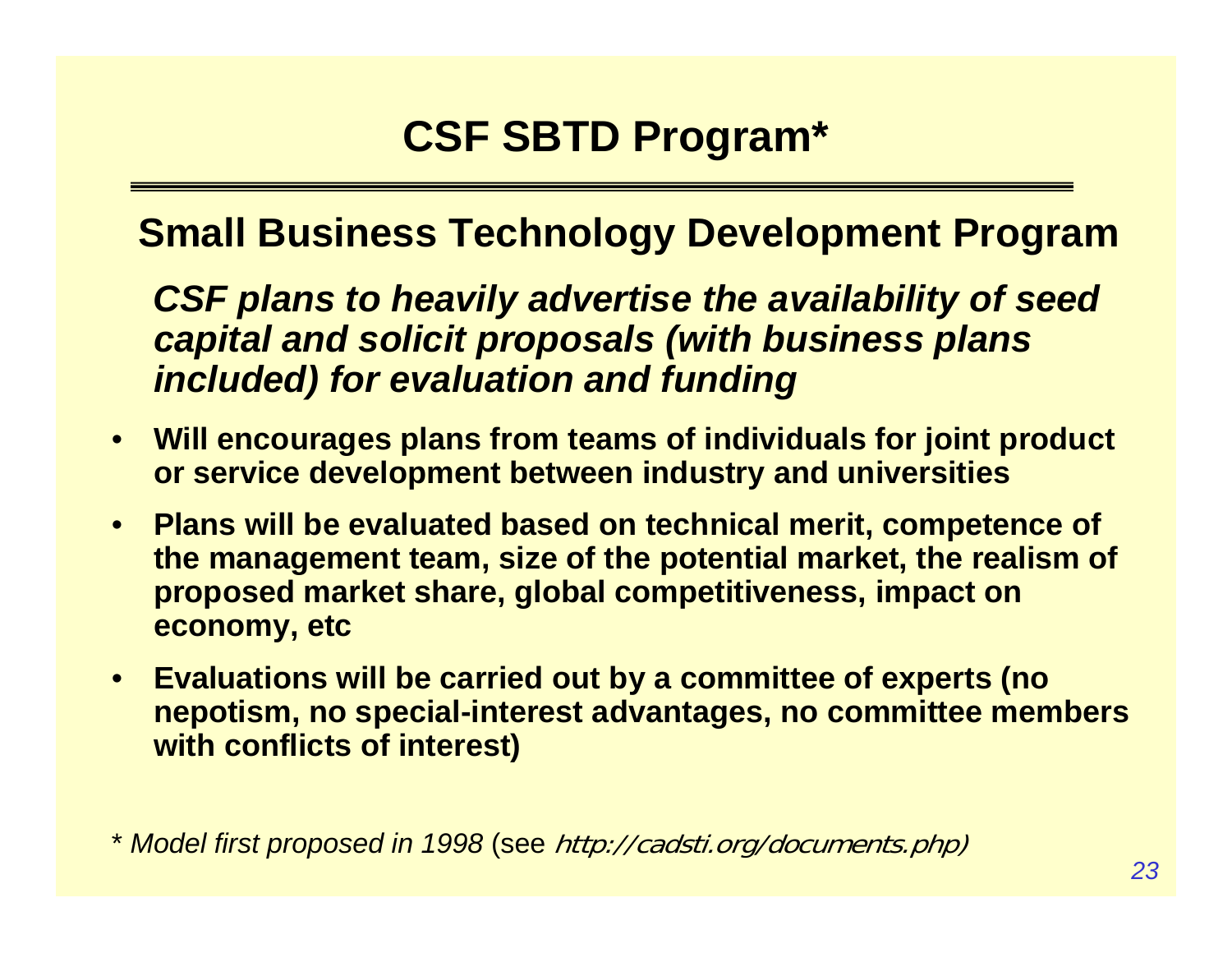## **CSF SBTD Program (continued)\***

- $\bullet$  **Phase I - Technical feasibility of the product or service is established**
- $\bullet$  **Phase II (by Invitation if Phase I is successful) – Businesses submit new technical proposal and updated business plans for possible Phase II funding**
- • **CSF will take a small equity stake in companies that are awarded Phase II funds**
- $\bullet$  **If company becomes highly successful (only a handful) CSF will eventually sell its equity and plough the proceeds back into the basic pool of SBTD funds**
- $\bullet$  **Pool could actually grow after about ten years and be selfsustaining, if well-managed**

\* *Model first proposed in 1998* (see http://cadsti.org/documents.php)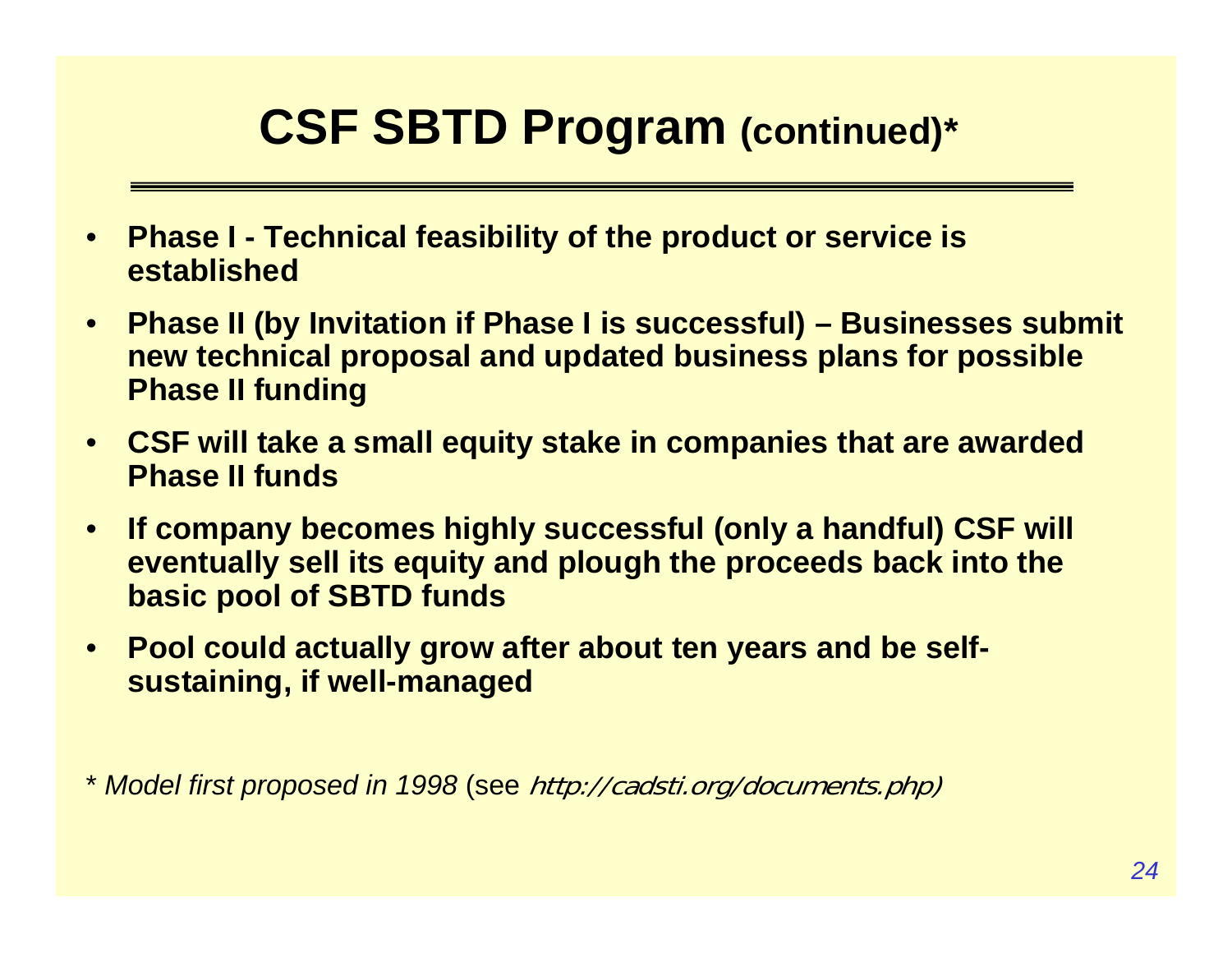## **Support**

**Sources of CSF Support to include:**

- **International agencies/organizations International agencies/organizations**
- Member countries (~5%)
- **Private sector**
- $\bullet$ **The Diaspora The Diaspora**
- $\bullet$ **Equity holdings in CSF-invested companies**
- **Dividends or profits from invested endowment/trust funds endowment/trust funds**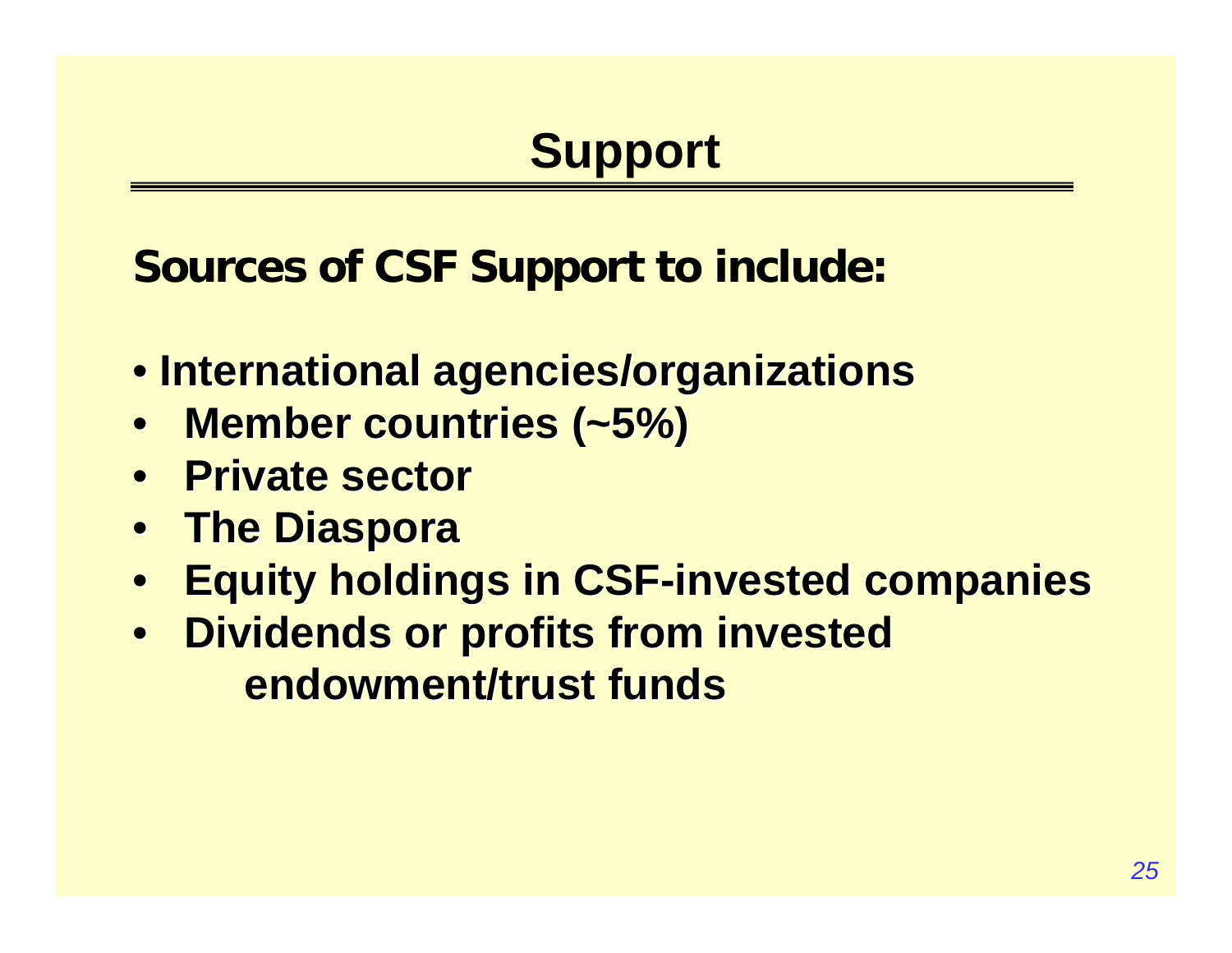# Sustainability Model

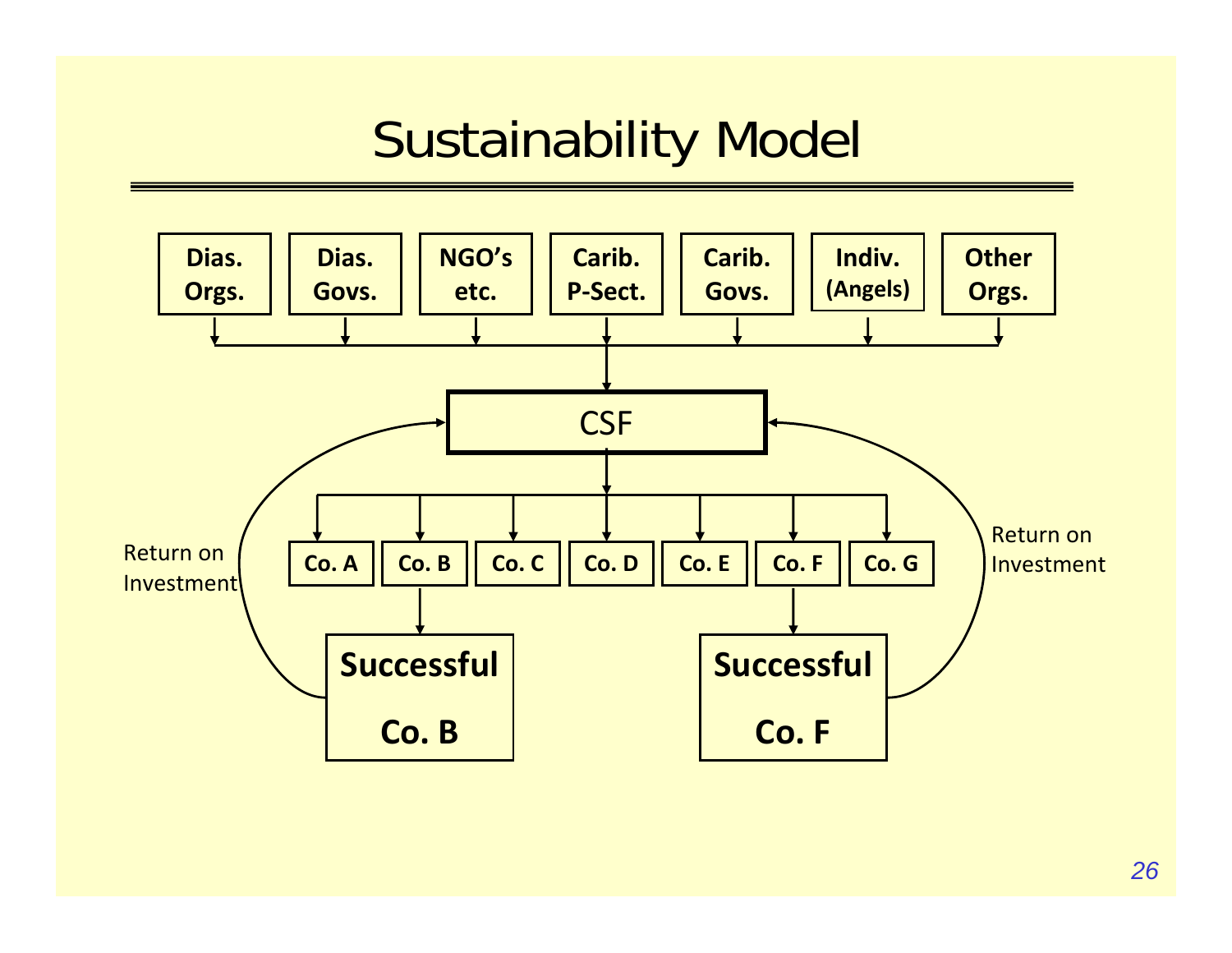#### **CSF Potential Partners**

#### **ARGENTINA**

**ANPCYT: Agencia Nacional de Promocion Cientifica y Tecnologica CONICET: Consejo Nacional de Investigaciones Cientificas y TecnicasAUSTRALIAAAS: Australian Academy of Science ATSE: Australian Academy of Technological Sciences and Engineering Australian Research Council: Foundation for Research, Science and Technology CSIRO: Commonwealth Scientific and Industrial Research Organization DEST: Department of Education, Science and Training ITR: Department of Industry, Tourism and Resources BRAZILABC: Academia Brasileira de CienciasCNPQ: National Council of Scientific ResearchFINEP: Financiadora de Estudos e Projetos CANADANRC: National Research CouncilNSERC: Natural Sciences and Engineering Research Council SSHRC: Social Sciences and Humanities Research CouncilCHILECONICYT: National Council of Science and Technology FONDECYT: Fondo Nacional de Desarrollo Cientifico y Tecnologico FONDEF: Fondo de Fomento al Desarrollo Cientifico y Tecnologio CHINACAS: Chinese Academy of Sciences CERN: China Education and Research Network (Universities) NSFC: National Natural Science Foundation of ChinaCOLOMBIACOLCIENCIAS: Consejo Nacional de Ciencia y Tecnologia FRANCECNES: National Center of Space Studies CNRS: Centre National de la Recherche Scientifique IFREMER: French Institute of Research on Sea Use**

**INRA: National Institute of Agricultural Research INRIA: Institut National de Recherche en Informatique et en Automatique INSERM: National Institute of Health & Medical ResearchMOR: Ministry of Research and Technology GERMANYBMBF: Federal Ministry for Education, Science, Research, and Technology DAAD: German Academic Exchange Service DFG: German Research AssociationJAPANNSF/Tokyo: National Science Foundation--Tokyo Office site KOREAKOSEF: Korea Science and Engineering Foundation KUSCO: Korea-U.S. Science Cooperation Organization KRF: Korea Research Foundation Korea Research Foundation MEXICOCONACYT: Consejo Nacional Nacionalde Ciencia y Tecnologia FUMEC: The United States-Mexico Foundation for ScienceSOUTH AFRICACSIR: Council for Scientific and Industrial ResearchHSRC: Human Sciences Research Council Human Research NRF: National Research Foundation SAAG: South African Association for Geotechnology SASBMB: South African Society of Biochemistry and Molecular Biology SASC: South African Science Councils SPAINCSIC: Higher Council for Scientific Research MCYT: Ministry of Science and Technology TAIWANNSC: National Science Council National Science CouncilUNITED KINGDOMBBRSC: Biotechnology and Biological Sciences Research Council Biotechnology and Biological Sciences Research Council EPSRC: Engineering and Physical Sciences Research Council ESRC: Economic and Social Research Council MRC: Medical Research Council Research CouncilNERC: Natural Environment Research Council Natural Environment Research CouncilOST: Office of Science and Technology--Related Sites RCUK: The Research Councils of the United Kingdom UNITED STATESNSF: National Science Foundation**